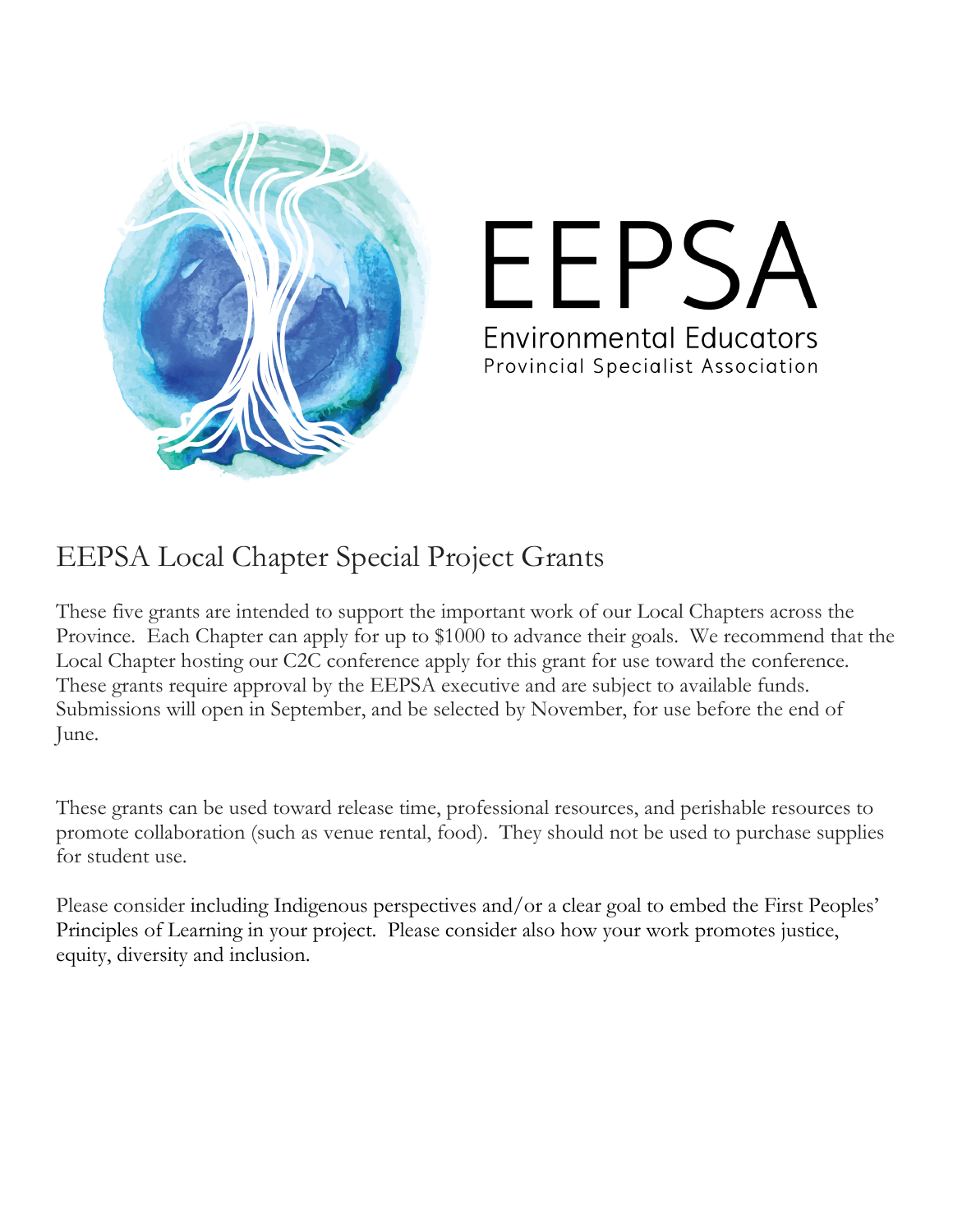

Applicant name: Local Chapter: Role within the Local Chapter: School District(s): Role within the School District: Briefly describe your project:

How does this project meet the goals of your Local Chapter?

Are there outside resources/agencies you hope to include in your work? (These could include community groups, Local First Nations, academics, other EE stakeholders…)

Is there anything that the EEPSA executive could do to help this special project thrive?

Are you willing to share the successes of your Local Chapter at our C2C Solstice Celebration in December or June, or at our C2C Conference?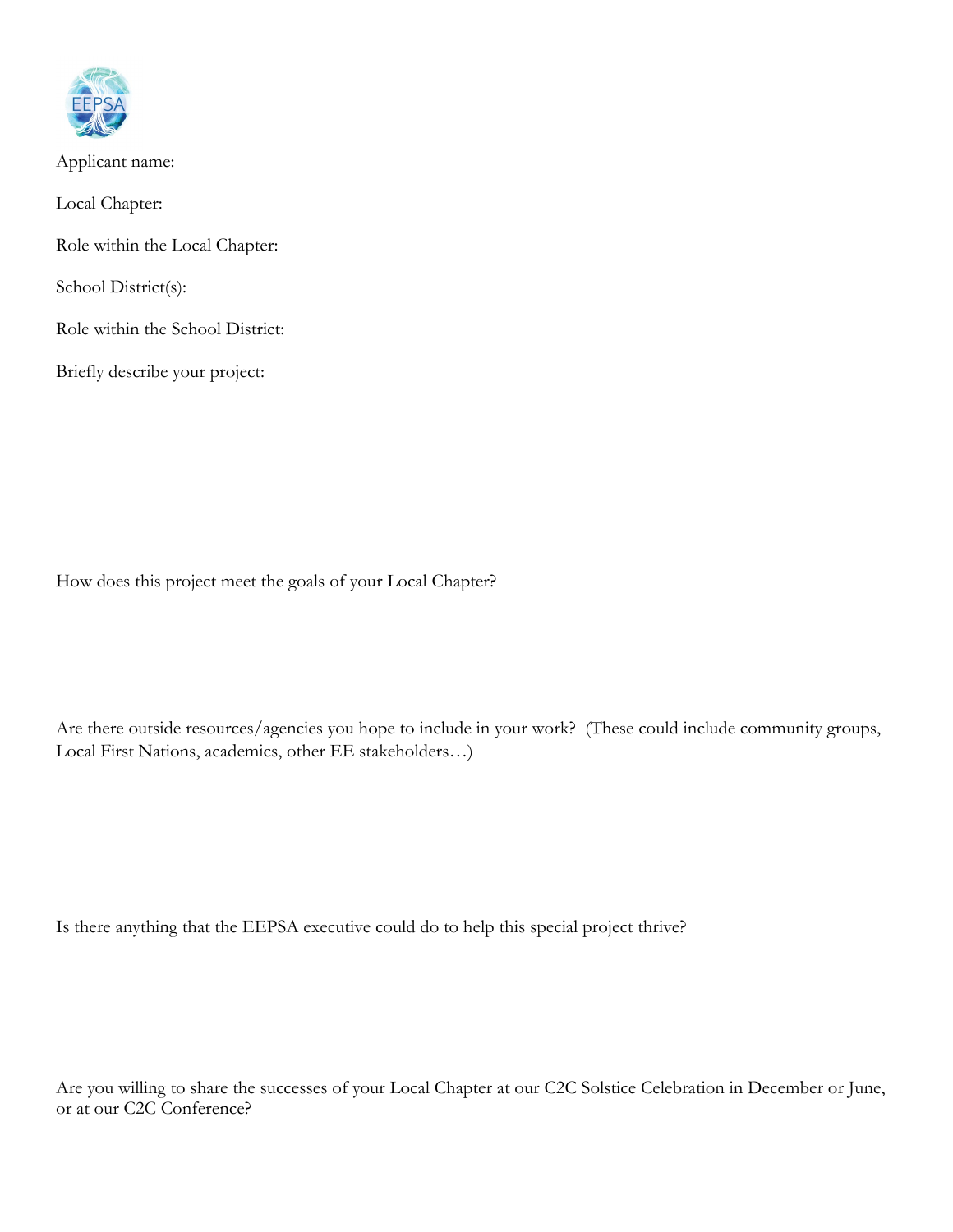| <b>EEPSA Local Chapter Special Grants - Proposed Budget</b>                                                                |                                                                                       |                                               |  |  |  |  |
|----------------------------------------------------------------------------------------------------------------------------|---------------------------------------------------------------------------------------|-----------------------------------------------|--|--|--|--|
| Preliminary budget<br>Provide an proposed<br>breakdown of how the<br>funding will be utilized;<br>amounts can be estimated | <b>Expense description</b><br>e.g., guest speaker, book purchases, workshop fee, etc. | Approximate amount<br>Round to nearest dollar |  |  |  |  |
|                                                                                                                            |                                                                                       | $\$\$                                         |  |  |  |  |
|                                                                                                                            |                                                                                       | \$                                            |  |  |  |  |
|                                                                                                                            |                                                                                       | $\$\$                                         |  |  |  |  |
|                                                                                                                            |                                                                                       | $\$\,$                                        |  |  |  |  |
|                                                                                                                            |                                                                                       | $\$\$                                         |  |  |  |  |
|                                                                                                                            |                                                                                       | $\$\$                                         |  |  |  |  |
|                                                                                                                            |                                                                                       | <b>TOTAL REQUESTED</b>                        |  |  |  |  |
|                                                                                                                            |                                                                                       | \$                                            |  |  |  |  |
|                                                                                                                            |                                                                                       | (should be between \$100.00 and<br>\$1000.00  |  |  |  |  |
| Total amount approved (to be completed by Local Chapter Special Grants approval committee)                                 |                                                                                       |                                               |  |  |  |  |
|                                                                                                                            |                                                                                       |                                               |  |  |  |  |
| \$                                                                                                                         | approved on<br>by                                                                     |                                               |  |  |  |  |